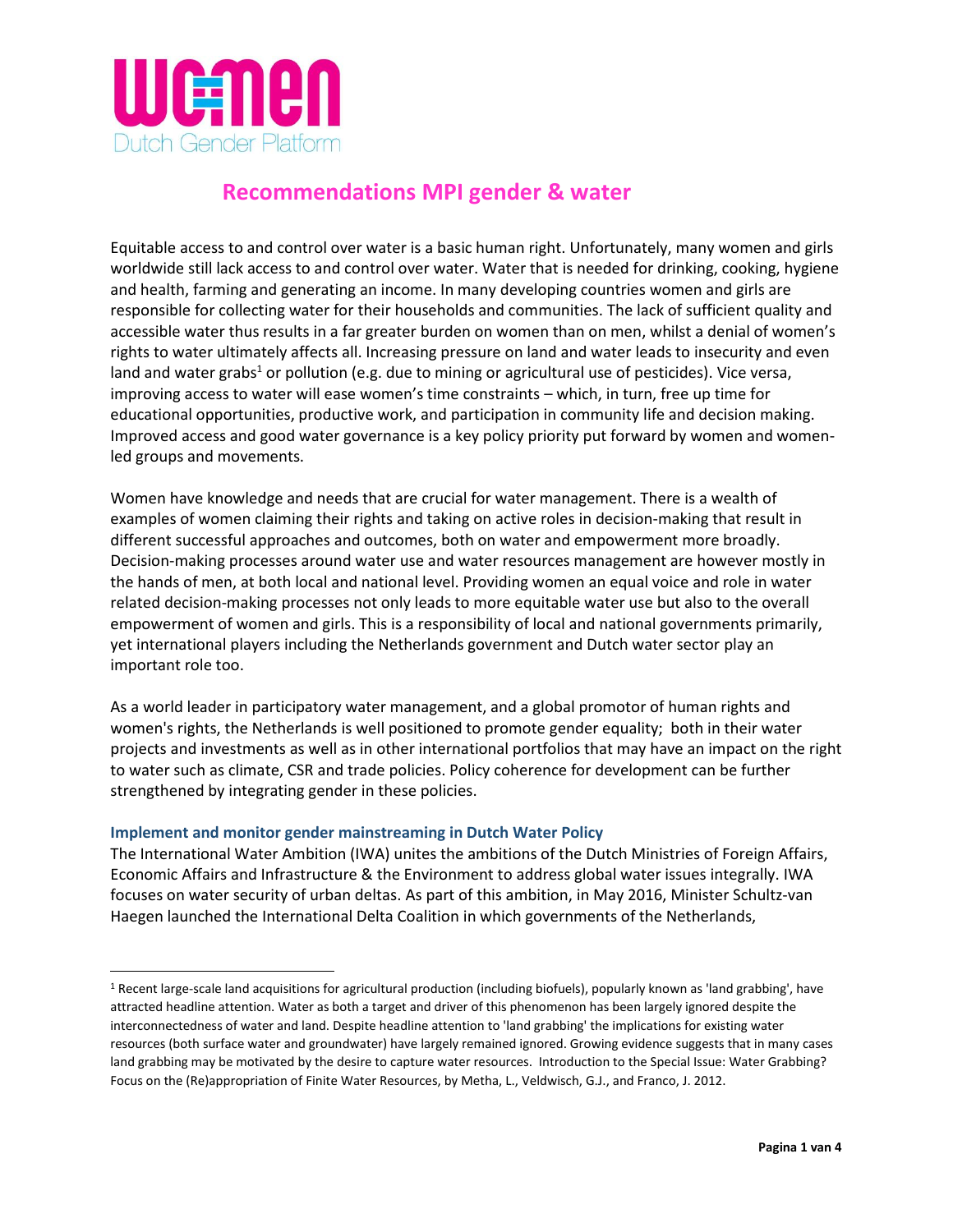

Bangladesh, Colombia, Egypt, France, Myanmar, Indonesia, Japan, Mozambique, the Philippines, South-Korea and Vietnam join hands to prevent water disasters and create deltas resilient to climate change.

- While human rights, gender equality, good governance and sustainability are central to achieving the IWA, they are not an integral part of its implementing framework. Gender equality should be part of the concrete IWA action plan. In line with international best practices, IWA's assessment framework should include progress and impact indicators to measure IWA's progress on realizing gender equality.
- $=$  Request and monitor a gender sensitive approach to be adopted in all Dutch water projects and investments. This approach should recognize that women have specific proposals, demands and priorities. Therefore, Dutch water policies and investments should be based on inclusive, participatory and gender specific Environmental Impact Assessments. Such gender disaggregated analyses will help to avoid policy and investment choices that disregard optimal solutions from the perspective of gender equity. Without a gender focus, projects risk to increase gender inequalities<sup>2</sup>.
- To ensure sustainability and avoid conflicts, an inclusive decision-making process in the development of projects and a clear assessment framework is needed *from the start*. Stakeholders -men *and women* - should not only be heard but should be given equal opportunity to be informed and voluntarily decide whether or not to grant permission. Projects need thorough analysis of the socialeconomic, political and cultural context and define the target groups and their interests and needs, based on gender disaggregated data that allow for the differences between men and women to become known and to define practical and cultural obstacles to women's equal participation. In order to assure that Dutch policies and investments uphold these standards and meet their own ambitions, there is an urgent need to actively monitor if and how the Dutch water sector respects internationally recognized standards including the UN Guiding Principles on Business and Human Rights and Free, Prior and Informed Consent (FPIC).
- Link SDG 6 to SDG 5 when creating and implementing national action plans for the implementation of sustainable development goals. "Water for Women" and "Women for Water" go together to empower women and sustainable water supply

#### **Avoid negative effects of Dutch climate and investment policies**

 $\overline{\phantom{a}}$ 

Women and water are two spearheads of Dutch development policy. However, these cross-cutting issues are not well integrated into *all* Dutch policies. Notably climate and investment policies can have adverse effects on water quality, access to water and water-related ecosystems that form the basis for the existence of large groups of people, and can affect women disproportionally leading to aggravation of existing gender inequalities.

- Assure gender considerations to be assessed and integrated in *all* Dutch policies, by following up on the adopted motion of Van Laar in March 2016.
- Due to their specific roles women are disproportionally affected by climate change, while at the same time they are at the forefront protecting their environment and leading innovative adaptation

<sup>&</sup>lt;sup>2</sup> See for instance the consequences of the project 'National Capital Integrated Coastal Development' set up to protect Jakarta from floods, with the involvement of the Dutch government and Dutch water sector. <http://www.bothends.org/nl/Nieuws/newsitem/488/Kustbeschermingsproject-in-Jakarta-lijkt-meer-handel-dan-hulp>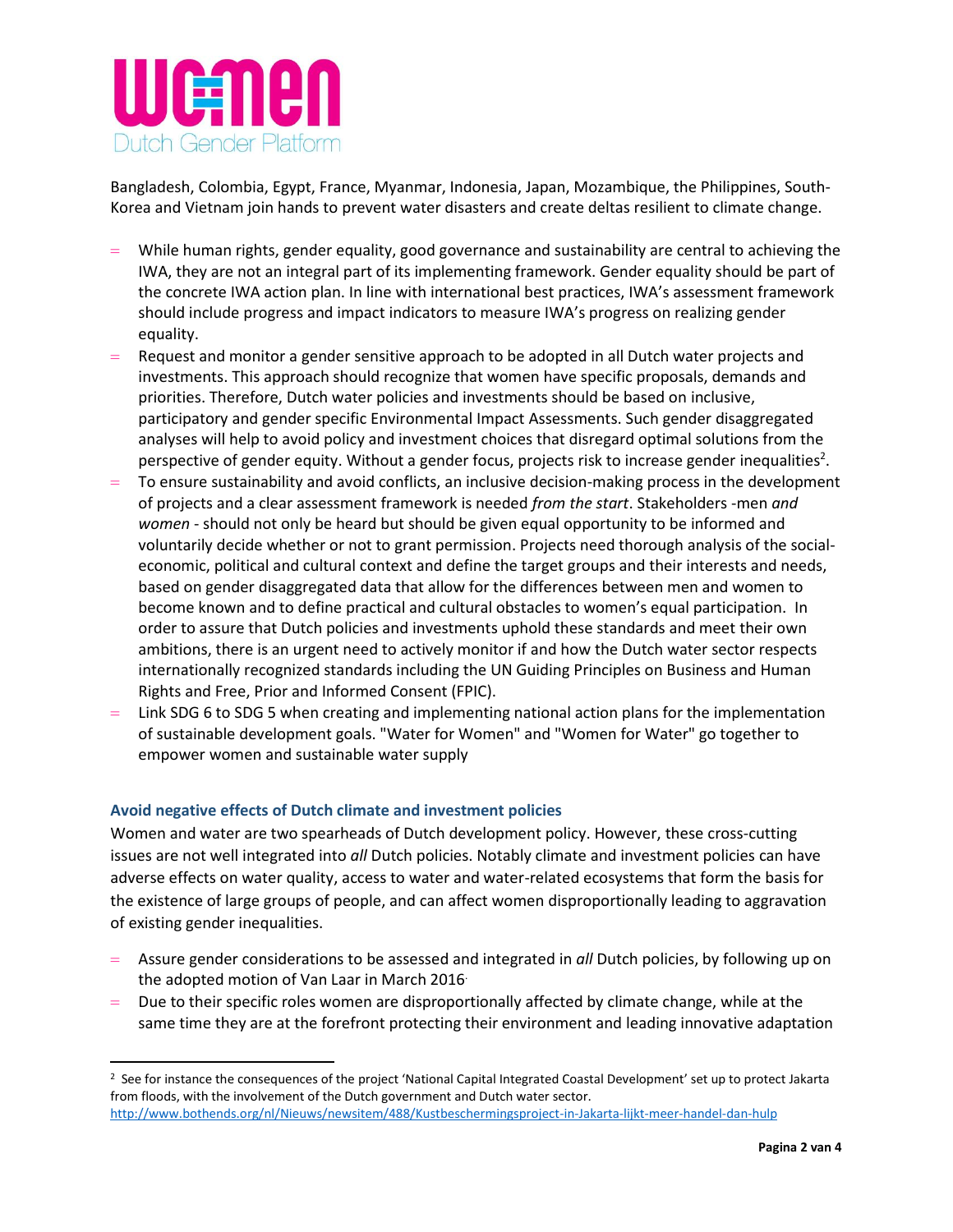

and mitigation strategies. Since the effects of climate change are mostly felt through water related disasters and variability, inclusive water governance and gender-responsive adaptation solutions to floods and droughts and risk prevention are key to develop resilience while providing opportunities to empower women.

- $\blacksquare$  Investments in large-scale infrastructure and hydropower dams (e.g. via the Green Climate Fund, FMO or World Bank) are promoted as renewable energy, but often have negative social and environmental impacts and cause methane emissions. Women are disproportionally affected because they have to work harder on the often more marginal land they are relocated to and because compensation is negotiated with their husbands. It is essential that these investments do not aggravate already existing gender inequalities or even *reduce* adaptation capacity<sup>3</sup>.
- $=$  In relation to the above: the World Bank is weakening its social safeguards, FMO still has to work on its gender policy, and the Green Climate Fund has a good gender policy in place while implementation is lacking. These policies need urgent strengthening, implementation and monitoring.

### **Stronger Corporate Social Responsibility implementation**

Dutch companies are in a unique position to contribute to women's rights and inclusive sustainable water management. This requires both a do no harm and do more good approach, that the Dutch government can and should actively promote as part of its women's rights and water ambitions.

- Dutch companies can only join government trade missions if they publicly recognize the OECD Guidelines for Multinational Enterprises, that – if used well - are a key instrument also for women's rights and the right to water. Research from MVO platform4 shows however that compliance of the participating companies with the Guidelines is by no means commonplace. At the same time, the trade missions tend to focus on very water intensive industries, which seems to be at odds with the Dutch ambition of reducing its water footprint. Selection for participation of trade missions should be made based on companies' adherence to OECD Guidelines and human rights due diligence implementation as well as the way in which companies are pursuing a positive women and water investment agenda (or scoping opportunities thereof).
- Forthcoming sector agreements, such as those on agriculture and horticulture, the metallurgic industry and the chemical industry need to execute gender analyses and pay specific attention to the impact of these sectors on the quantity and quality of water in the producing country in relation to gender. ActionAid and Both ENDS published several cases on how extractive operations impacts women's access to water and what needs to be done to address these challenges. 5

#### **Ensure Women Human Rights Defenders are capacitated and protected**

 $\overline{\phantom{a}}$ 

 $=$  Request pro-active protection and support (in the form of capacity building, diplomatic pressure by embassies, and direct protection in emergencies) to Women Human Right Defenders who fight for

<sup>&</sup>lt;sup>3</sup> The dredging of Van Oort in Suape, Brazil, for example, supported by Dutch Export Credit Agency Atradius, destroyed coral reefs and mangroves that protect coastlines against climate impacts.

<sup>4</sup> MVO platform letter on CSR in trade missions: http://mvoplatform.nl/publications-nl/Publication\_4337/

<sup>5</sup> In a four-year project (2014-2018), Both ENDS, ActionAid and their partners, set out to explore how the Human Rights system could be used to support women whose rights are threatened or infringed upon, notably the Human Rights to Water, to Food and to a Healthy Environment: http://www.bothends.org/nl/Themas/Projecten/project/51/Milieu,-mensenrechten-en-gender